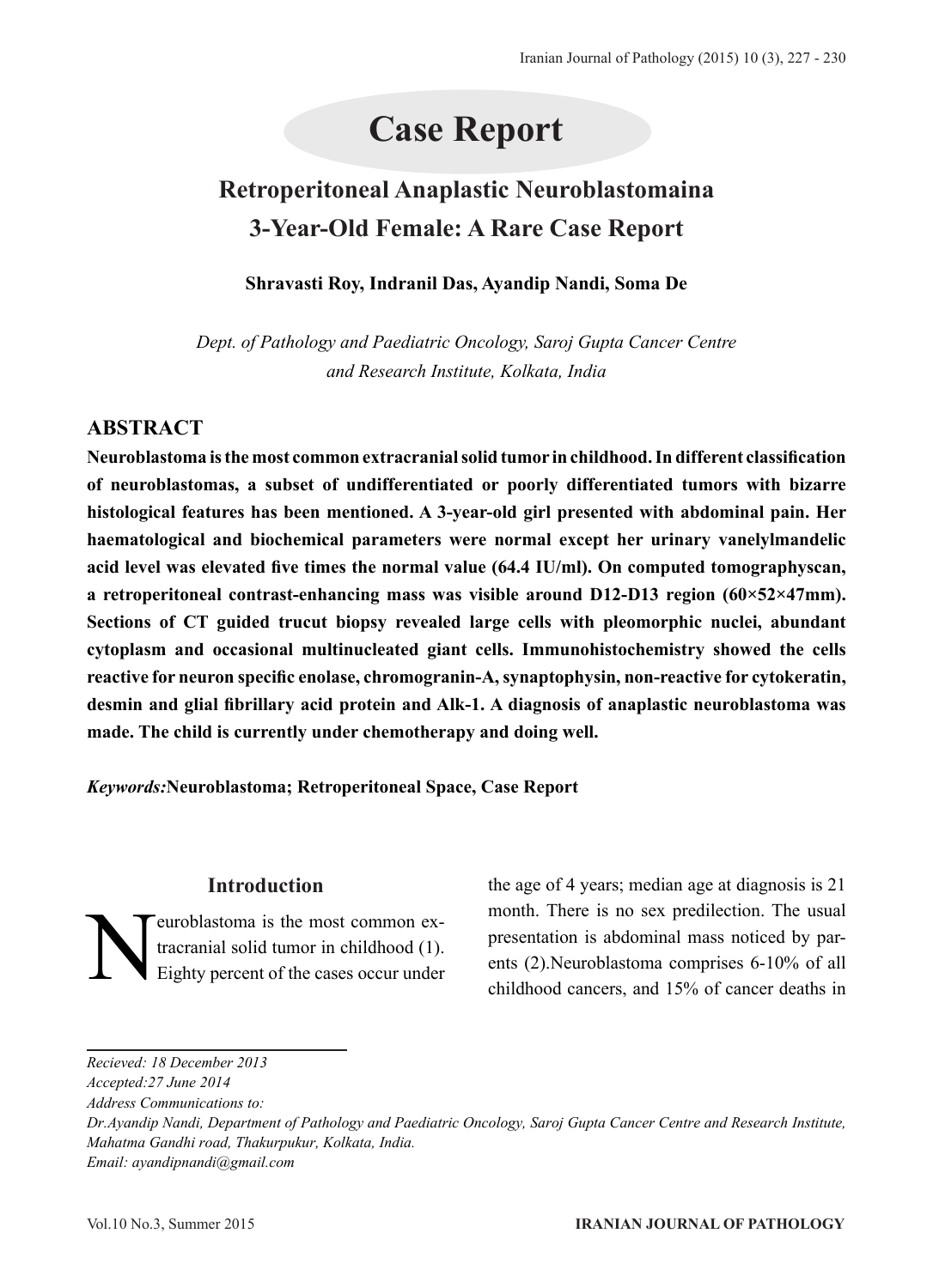#### 228 **Retroperitoneal Anaplastic Neuroblastomaina ...**

children. The annual mortality rate is 10 per million children in the 0- to 4-year-old age group, and 4 per million in the 4- to 9-year old age group (3). In different classification of neuroblastomas, a subset of undifferentiated or poorly differentiated tumors with bizarre histological features has been mentioned but very few cases have been reported so far(4). The exact incidence of anaplastic neuroblastoma is difficult to predict because of widely scattered case reports.Recently, Tornoczkyet al. reportedthe clinical course, biologic and pathologic aspects of a group of 7 such cases, which they named large cell neuroblastomas(5). The marked pleomorphism and anaplastic features of the cells in these tumors were associated with a more aggressive clinical behavior.

Here we are presenting a case, which showed histological features of anaplasia under microscope. We evaluated the immunohistochemicalfeatures of the tumor and followed the response to therapy and prognosis.

## **Case History**

A 3 year old Muslim girl from Bangladesh presented with complaints of abdominal pain.



**Fig. 1:**Histopathology of trucut biopsy showing large multinucleated giant cell(H&E,×400)

On examination, no mass was palpable per abdomen. Her haematological and biochemical parameters were within normal limits except her urinary vanelylmandelicacid level was elevated 5 times the normal value (64.4 IU/ ml). On computed tomography(CT scan) a retroperitoneal contrast,enhancing mass was visible around D12-D13 region (60×52×47mm). CT guided trucut biopsy was done and sections revealed large cells with pleomorphic nuclei, abundant well defined cytoplasm and occasional multinucleated giant cells(Fig.1). Calcific bodies werepresent in the background. Wide areas of hemorrhage, necrosis and prominent desmoplasia in stroma were accompanying features.Immunohistochemistry showed the cells were reactive for synaptophysin(Fig.2 showing cytoplasmic positivity in tumour cells), chromogranin-A, Neuron Specific enolase(Fig.3 shows cytoplasmic granular reactivity in tumour cells proving their neural differentiation), nonreactive for cytokeratin, desmin and glial fibrillary acid protein.Alk-1 was negative(Fig.4).A diagnosis of anaplastic neuroblastoma was made.The child is currently under chemotherapy regimen and doing well.



**Fig. 2:** synaptophysin reactivity in tumour cell (Synaptophysin,×400)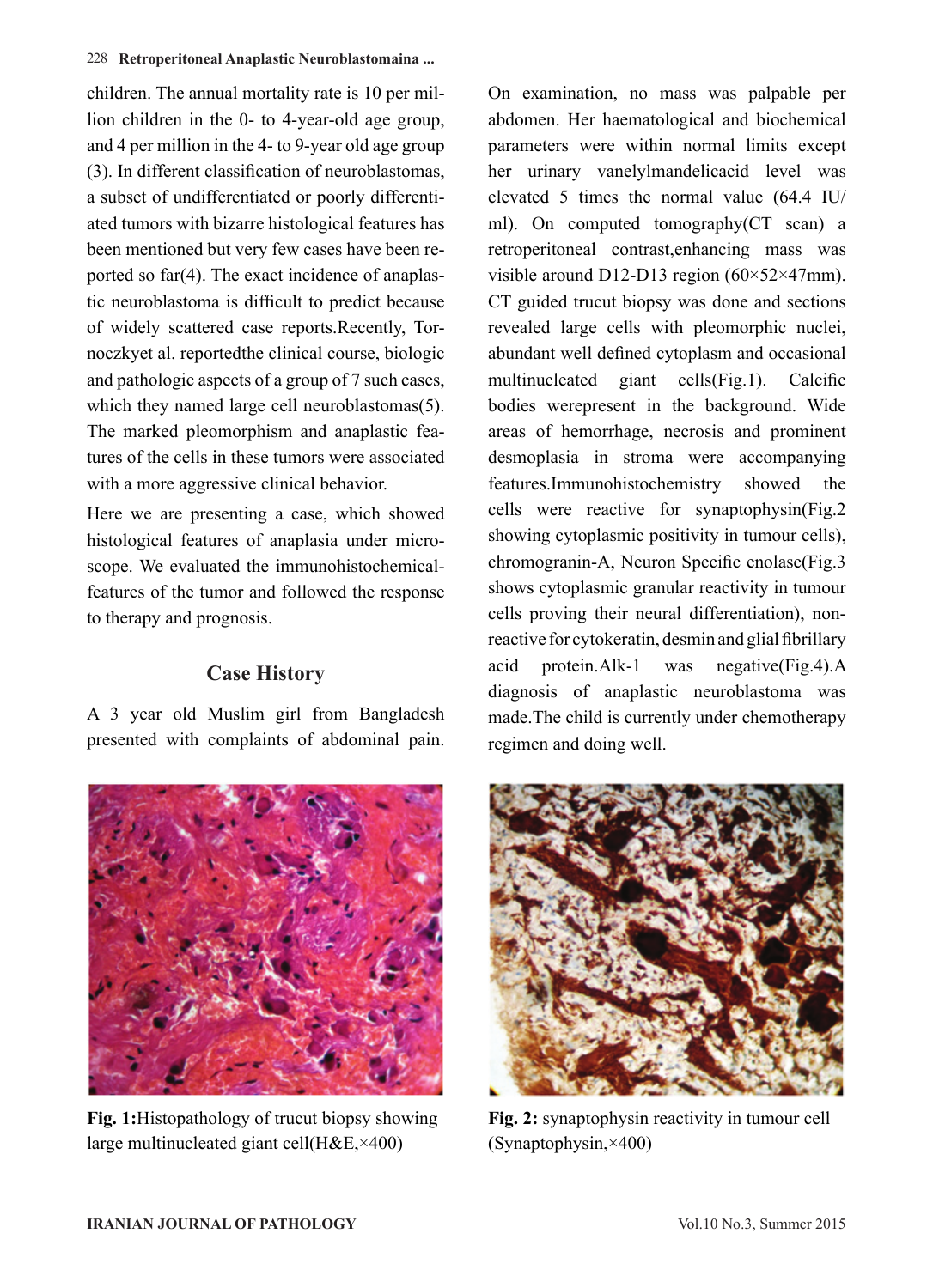

**Fig. 3:** Neuron specific enolase reactivity in tumour cell(NSE,×400)

## **Discussion**

The present case meets the morphologic and immunohistochemical, criteria of an undifferentiated neuroblastoma (Schwannianstroma poor) anaplastic variant, following the guidelines of the new 'The International Neuroblastoma Pathology Classification'(INPC)(4).

Neuroblastoma is a common childhood cancer that arises in the tissues of the sympathetic nervous system(6). Several morphologic features indicatepoor outcome such as high mitosis-karyorrhexisindex as well as lack of differentiation. MKI is determined by using 5000 tumour cells as denominator. Neuroblastomas having a neuropil background are referred to as poorly differentiated if only 5% or less tumour cell population show features of differentiation toward ganglion cells. These findings correlate with outcome(7).In our study also, macronucleoli and marked pleomorphism was a prominent feature.The differential diagnosis from the morphologic point of view should include all the abdominal malignancies of childhood that could present cell pleomorphism, e.g., primitive rhabdomyosarcoma, anaplastic Wilmstumour, atypical Ewing sarcoma-PNET, desmoplastic small round cell sarcoma, rhabdoidtumour,



**Fig. 4:** Alk-1 negative tumour cells (Alk-1,×400)

and/or lympho-hematopoietic neoplasms. Immunophenotypic results lead to the diagnosis of neuroblastoma; absence of muscle(desmin), epithelial(Epithelial membrane antigen), lymphoid (CD45) factors as well as the negativity of CD99 excludes the above mentioned tumors. We did not evaluate the genetic alterations in this case, though there weresome genetic alterations that hadprognostic implications. Recurrent genetic changes were identified in primary cells and cell lines derived from neuroblastomas in children. The most frequently observed karyotype change observed in tumours and cell lines wasdeletion or unbalanced reciprocal translocations involving chromosome 1p. Unbalanced rearrangements involving chromosome 17, frequently with chromosomes 1 and 11, loss of heterozygosity for 1p, 4p, 11q, 14q, and 17p; and extra copies of 17q also have been reported (8). Amplification of the N-myc oncogene also frequently occurs, with the additional copies of the gene, normally on chromosome 2, found associated with multiple chromosomes both in double minute extrachromosomal chromatin bodies and in integrated homogeneously staining regions. The occurrence of 1p deletion and N-myc amplification are correlated with poor prognosis. Extra copies of 17q also have recently been